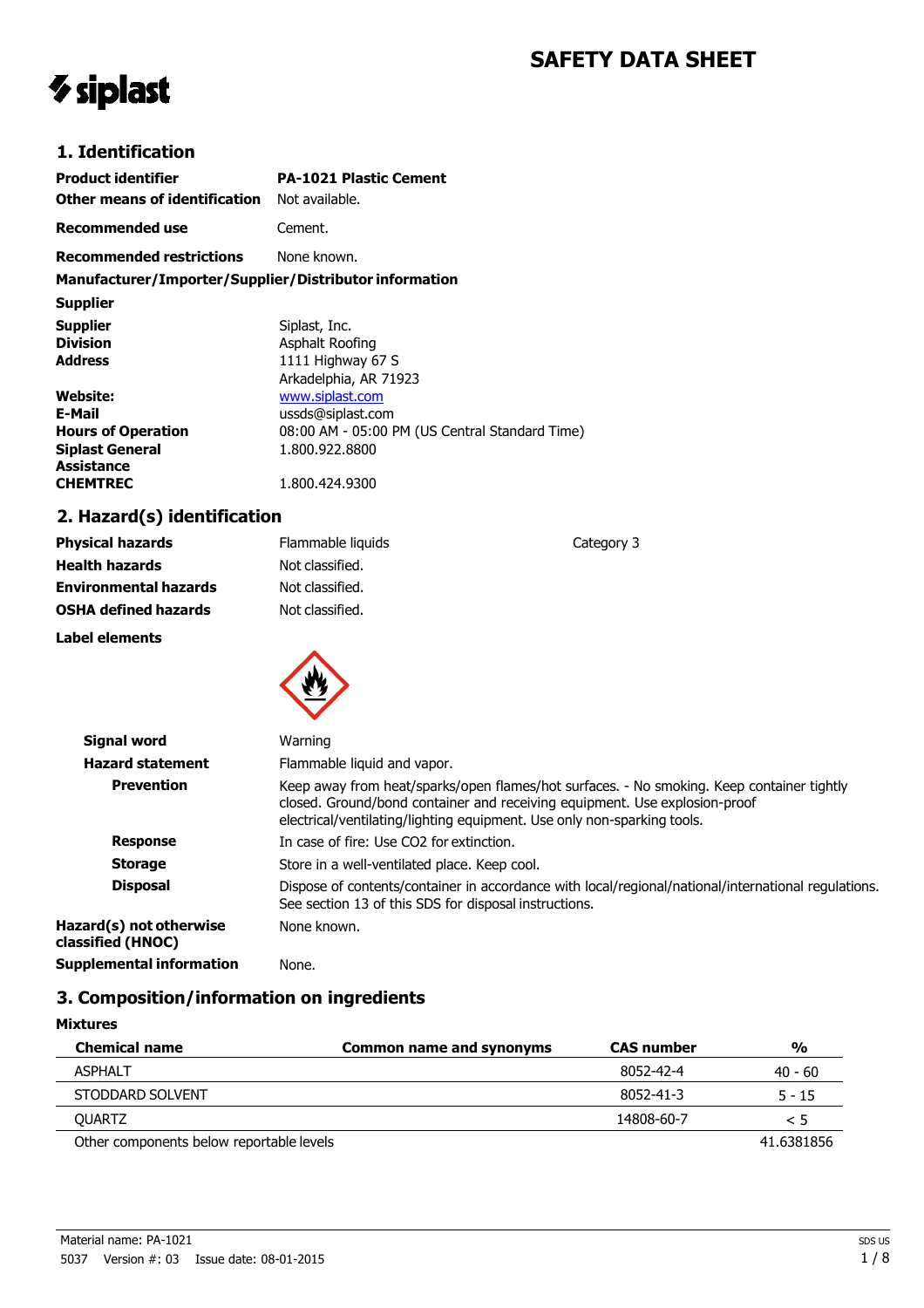## **4. First-aid measures**

| <b>Inhalation</b>                                                                   | Remove victim to fresh air and keep at rest in a position comfortable for breathing. Oxygen or<br>artificial respiration if needed. Do not use mouth-to-mouth method if victim inhaled the substance.<br>Induce artificial respiration with the aid of a pocket mask equipped with a one-way valve or other<br>proper respiratory medical device. Get medical attention if symptoms occur.                                                                                                                                                         |
|-------------------------------------------------------------------------------------|----------------------------------------------------------------------------------------------------------------------------------------------------------------------------------------------------------------------------------------------------------------------------------------------------------------------------------------------------------------------------------------------------------------------------------------------------------------------------------------------------------------------------------------------------|
| <b>Skin contact</b>                                                                 | Wash off with soap and plenty of water. For minor skin contact, avoid spreading materialon<br>unaffected skin. If skin irritation occurs: Get medical advice/attention.                                                                                                                                                                                                                                                                                                                                                                            |
| Eye contact                                                                         | Immediately flush eyes with plenty of water for at least 15 minutes. If a contact lens is present, DO<br>NOT delay irrigation or attempt to remove the lens. Remove contact lenses, if present and easy to<br>do. Continue rinsing. Get medical attention if irritation develops and persists.                                                                                                                                                                                                                                                     |
| <b>Ingestion</b>                                                                    | Rinse mouth thoroughly. Do not induce vomiting without advice from poison control center. If<br>vomiting occurs, keep head low so that stomach content doesn't get into the lungs. Do not use<br>mouth-to-mouth method if victim ingested the substance. Induce artificial respiration with the aid<br>of a pocket mask equipped with a one-way valve or other proper respiratory medical device.<br>Aspiration may cause pulmonary edema and pneumonitis. If ingestion of a large amount does<br>occur, call a poison control center immediately. |
| Most important<br>symptoms/effects, acute and<br>delayed                            | Not available.                                                                                                                                                                                                                                                                                                                                                                                                                                                                                                                                     |
| <b>Indication of immediate</b><br>medical attention and special<br>treatment needed | In case of shortness of breath, give oxygen. Symptoms may be delayed.                                                                                                                                                                                                                                                                                                                                                                                                                                                                              |
| <b>General information</b>                                                          | IF exposed or concerned: Get medical advice/attention. Wash contaminated clothing before reuse.                                                                                                                                                                                                                                                                                                                                                                                                                                                    |
| 5. Fire-fighting measures                                                           |                                                                                                                                                                                                                                                                                                                                                                                                                                                                                                                                                    |
|                                                                                     | <b>Cuitable oxtinguiching modia</b> Ecom Drupouder Carbon diovide (CO2) Extinguich with water fee                                                                                                                                                                                                                                                                                                                                                                                                                                                  |

| Suitable extinguishing media                                        | Foam. Dry powder. Carbon dioxide (CO2). Extinguish with water fog.                                                                                                                                                                                                                                                                                                                                                                                                                                                                                                  |
|---------------------------------------------------------------------|---------------------------------------------------------------------------------------------------------------------------------------------------------------------------------------------------------------------------------------------------------------------------------------------------------------------------------------------------------------------------------------------------------------------------------------------------------------------------------------------------------------------------------------------------------------------|
| Unsuitable extinguishing<br>media                                   | Do not use water jet as an extinguisher, as this will spread the fire.                                                                                                                                                                                                                                                                                                                                                                                                                                                                                              |
| <b>Specific hazards arising from</b><br>the chemical                | Fire may produce irritating, corrosive and/or toxic gases.                                                                                                                                                                                                                                                                                                                                                                                                                                                                                                          |
| Special protective equipment<br>and precautions for<br>firefighters | Firefighters must use standard protective equipment including flame retardant coat, helmet with<br>face shield, gloves, rubber boots, and in enclosed spaces, SCBA. Structural firefighters protective<br>clothing will only provide limited protection.                                                                                                                                                                                                                                                                                                            |
| <b>Fire-fighting</b><br>equipment/instructions                      | In case of fire and/or explosion do not breathe fumes. Firefighters must use standard protective<br>equipment including flame retardant coat, helmet with face shield, gloves, rubber boots, and in<br>enclosed spaces, SCBA. Move containers from fire area if you can do so without risk. For massive<br>fire in cargo area, use unmanned hose holder or monitor nozzles, if possible. If not, withdraw and<br>let fire burn out. Some of these materials, if spilled, may evaporate leaving a flammable residue.<br>Water runoff can cause environmental damage. |
| <b>Specific methods</b>                                             | In the event of fire, cool tanks with water spray. Self-contained breathing apparatus and full<br>protective clothing must be worn in case of fire.                                                                                                                                                                                                                                                                                                                                                                                                                 |

# **6. Accidental release measures**

| <b>Personal precautions,</b><br>protective equipment and<br>emergency procedures | Remove sources of ignition. Keep unnecessary personnel away. Keep people away from and upwind<br>of spill/leak. Do not touch damaged containers or spilled material unless wearing appropriate<br>protective clothing. Do not touch or walk through spilled material.                                                                                                                                                                                                        |
|----------------------------------------------------------------------------------|------------------------------------------------------------------------------------------------------------------------------------------------------------------------------------------------------------------------------------------------------------------------------------------------------------------------------------------------------------------------------------------------------------------------------------------------------------------------------|
| <b>Methods and materials for</b><br>containment and cleaning up                  | Dike far ahead of spill for later disposal. Cover with DRY earth, DRY sand, or other non-combustible<br>material followed with plastic sheet to minimize spreading or contact with rain. Collect spillage.<br>Prevent product from entering drains.                                                                                                                                                                                                                          |
|                                                                                  | Never return spills in original containers for re-use.                                                                                                                                                                                                                                                                                                                                                                                                                       |
| <b>Environmental precautions</b>                                                 | Prevent further leakage or spillage if safe to do so. Do not contaminate water.                                                                                                                                                                                                                                                                                                                                                                                              |
| 7. Handling and storage                                                          |                                                                                                                                                                                                                                                                                                                                                                                                                                                                              |
| <b>Precautions for safe handling</b>                                             | DO NOT handle, store or open near an open flame, sources of heat or sources of ignition. Protect<br>material from direct sunlight. All equipment used when handling the product must be grounded. Do<br>not breathe dust/fume/gas/mist/vapors/spray. Wear personal protective equipment. Do not use in<br>areas without adequate ventilation. Avoid prolonged exposure. When using, do not eat, drink or<br>smoke. Wash thoroughly after handling. Do not empty into drains. |
| Conditions for safe storage,<br>including any<br><i>incompatibilities</i>        | The pressure in sealed containers can increase under the influence of heat. Do not handle or store<br>near an open flame, heat or other sources of ignition. This material can accumulate static charge<br>which may cause spark and become an ignition source. Prevent electrostatic charge build-up by<br>using common bonding and grounding techniques. Store in a well-ventilated place. Keep container<br>tightly closed. Use care in handling/storage.                 |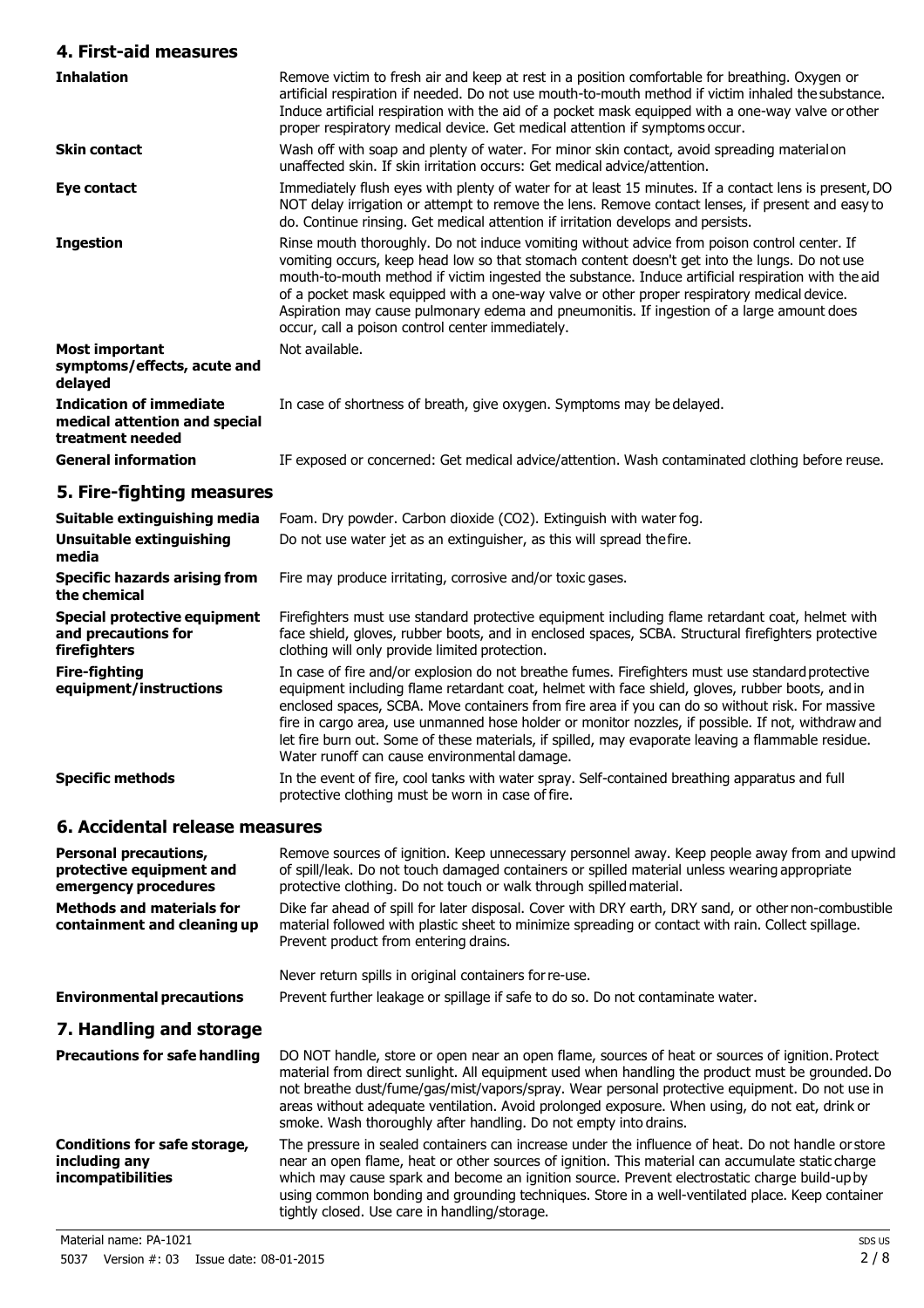# **8. Exposure controls/personal protection**

## **Occupational exposure limits**

| <b>Components</b>                                            | <b>Type</b>                                                                                                                                                                                                                                                          | <b>Value</b>                           |                            |
|--------------------------------------------------------------|----------------------------------------------------------------------------------------------------------------------------------------------------------------------------------------------------------------------------------------------------------------------|----------------------------------------|----------------------------|
| STODDARD SOLVENT (CAS<br>8052-41-3)                          | PEL                                                                                                                                                                                                                                                                  | 2900 mg/m <sup>3</sup>                 |                            |
|                                                              |                                                                                                                                                                                                                                                                      | 500 ppm                                |                            |
| US. OSHA Table Z-3 (29 CFR 1910.1000)                        |                                                                                                                                                                                                                                                                      |                                        | <b>Form</b>                |
| <b>Components</b>                                            | <b>Type</b>                                                                                                                                                                                                                                                          | <b>Value</b>                           |                            |
| QUARTZ (CAS 14808-60-7)                                      | <b>TWA</b>                                                                                                                                                                                                                                                           | $0.3 \text{ mg/m}^3$                   | Total dust.                |
|                                                              |                                                                                                                                                                                                                                                                      | $0.1 \text{ mg/m}^3$<br>2.4 mppcf      | Respirable.<br>Respirable. |
|                                                              |                                                                                                                                                                                                                                                                      |                                        |                            |
| <b>US. ACGIH Threshold Limit Values</b><br><b>Components</b> | <b>Type</b>                                                                                                                                                                                                                                                          | <b>Value</b>                           | Form                       |
|                                                              |                                                                                                                                                                                                                                                                      |                                        |                            |
| ASPHALT (CAS 8052-42-4)                                      | <b>TWA</b><br><b>TWA</b>                                                                                                                                                                                                                                             | $0.5$ mg/m <sup>3</sup>                | Inhalable fraction.        |
| QUARTZ (CAS 14808-60-7)<br>STODDARD SOLVENT (CAS             | <b>TWA</b>                                                                                                                                                                                                                                                           | $0.025$ mg/m <sup>3</sup><br>$100$ ppm | Respirable fraction.       |
| 8052-41-3)                                                   |                                                                                                                                                                                                                                                                      |                                        |                            |
| <b>US. NIOSH: Pocket Guide to Chemical Hazards</b>           |                                                                                                                                                                                                                                                                      |                                        |                            |
| <b>Components</b>                                            | <b>Type</b>                                                                                                                                                                                                                                                          | <b>Value</b>                           | <b>Form</b>                |
| ASPHALT (CAS 8052-42-4)                                      | Ceiling                                                                                                                                                                                                                                                              | 5 mg/m $3$                             | Fume.                      |
| QUARTZ (CAS 14808-60-7)                                      | <b>TWA</b>                                                                                                                                                                                                                                                           | $0.05$ mg/m <sup>3</sup>               | Respirable dust.           |
| STODDARD SOLVENT (CAS                                        | Ceiling                                                                                                                                                                                                                                                              | 1800 mg/m <sup>3</sup>                 |                            |
| 8052-41-3)                                                   | <b>TWA</b>                                                                                                                                                                                                                                                           | 350 mg/m <sup>3</sup>                  |                            |
| <b>Biological limit values</b>                               | No biological exposure limits noted for the ingredient(s).                                                                                                                                                                                                           |                                        |                            |
| <b>Appropriate engineering</b><br>controls                   | Provide adequate ventilation, including appropriate local extraction, to ensure that the defined<br>occupational exposure limit is not exceeded.                                                                                                                     |                                        |                            |
|                                                              | Individual protection measures, such as personal protective equipment                                                                                                                                                                                                |                                        |                            |
| <b>Eye/face protection</b>                                   | Chemical goggles are recommended.                                                                                                                                                                                                                                    |                                        |                            |
| <b>Hand protection</b>                                       | Chemical resistant gloves are recommended. If contact with forearms is likely wear gauntlet style<br>gloves.                                                                                                                                                         |                                        |                            |
| <b>Other</b>                                                 | Wear appropriate chemical resistant clothing. Chemical resistant gloves.                                                                                                                                                                                             |                                        |                            |
| <b>Skin protection</b>                                       |                                                                                                                                                                                                                                                                      |                                        |                            |
| <b>Respiratory protection</b>                                | When workers are facing concentrations above the exposure limit they must use appropriate<br>certified respirators.                                                                                                                                                  |                                        |                            |
| <b>Thermal hazards</b>                                       | Not available.                                                                                                                                                                                                                                                       |                                        |                            |
| <b>General hygiene</b><br>considerations                     | When using do not smoke. When using, do not eat, drink or smoke. Avoid contact with eyes. Avoid<br>contact with skin. Wash hands before breaks and immediately after handling the product. Handle in<br>accordance with good industrial hygiene and safety practice. |                                        |                            |
| 9. Physical and chemical properties                          |                                                                                                                                                                                                                                                                      |                                        |                            |
| <b>Appearance</b>                                            | Viscous liquid                                                                                                                                                                                                                                                       |                                        |                            |
| <b>Physical state</b>                                        | Liquid.                                                                                                                                                                                                                                                              |                                        |                            |
| п.                                                           | المنسمنية                                                                                                                                                                                                                                                            |                                        |                            |

| <b>Form</b>                                | Liguid.                                              |
|--------------------------------------------|------------------------------------------------------|
| Color                                      | Brown to Black                                       |
| Odor                                       | Mild Petroleum Odor                                  |
| <b>Odor threshold</b>                      | Not available.                                       |
| рH                                         | Not available.                                       |
| <b>Melting point/freezing point</b>        | Not available.                                       |
| Initial boiling point and<br>boiling range | 300 °F (148.89 °C)                                   |
| <b>Flash point</b>                         | 100.0 - 140.0 °F (37.8 - 60.0 °C) Cleveland Open Cup |
| <b>Evaporation rate</b>                    | Not available.                                       |
| <b>Flammability (solid, gas)</b>           | Not available.                                       |
|                                            |                                                      |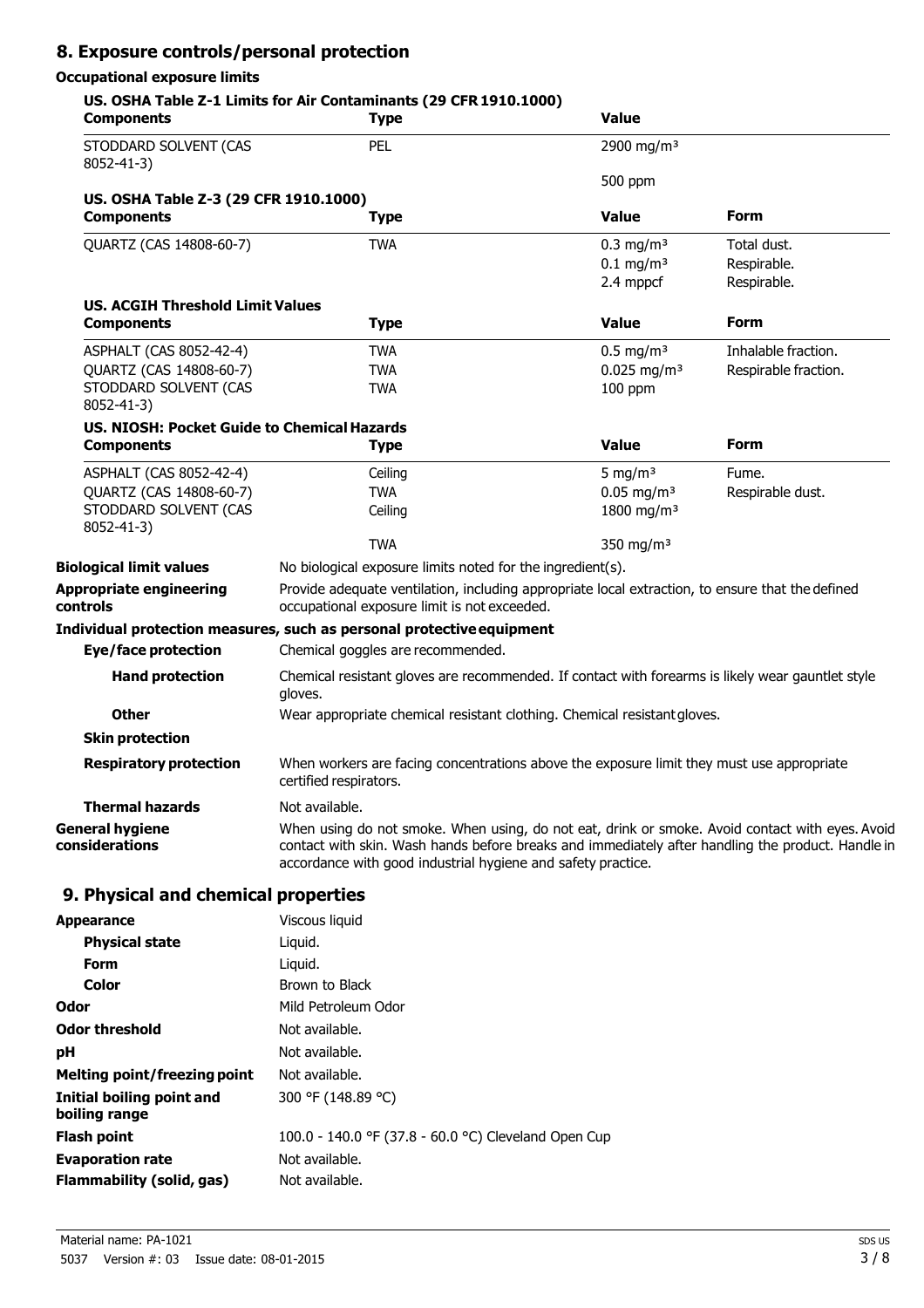#### **Upper/lower flammability or explosive limits**

| Flammability limit - lower Not available.<br>(9/6) |                                               |
|----------------------------------------------------|-----------------------------------------------|
| <b>Flammability limit -</b><br>upper $(%)$         | Not available.                                |
| <b>Explosive limit - lower</b><br>(9/0)            | Not available.                                |
| <b>Explosive limit - upper</b><br>(%)              | Not available.                                |
| Vapor pressure                                     | Not available.                                |
| <b>Vapor density</b>                               | Not available.                                |
| <b>Relative density</b>                            | Not available.                                |
| Solubility(ies)                                    |                                               |
| Solubility (water)                                 | Not available.                                |
| <b>Partition coefficient</b><br>(n-octanol/water)  | Not available.                                |
| <b>Auto-ignition temperature</b>                   | Not available<br>450 °F (232.22 °C) estimated |
| <b>Decomposition temperature</b>                   | Not available.                                |
| <b>Viscositv</b>                                   | Not available.                                |
| <b>Other information</b>                           |                                               |
| <b>Density</b>                                     | 9.80 - 10.60 lb/gal                           |
| <b>Percent volatile</b>                            | $10 - 20%$                                    |
| <b>VOC content</b>                                 | $\leq$ 300 g/L                                |
| <b>Specific gravity</b>                            | $1.18 - 1.27$                                 |
|                                                    |                                               |

### **10. Stability and reactivity Reactivity** Not available.

| <b>REACLIVILY</b>                            | <u>ivul avaliable.</u>                      |
|----------------------------------------------|---------------------------------------------|
| <b>Chemical stability</b>                    | Stable under normal temperature conditions. |
| <b>Possibility of hazardous</b><br>reactions | Hazardous polymerization does not occur.    |
| <b>Conditions to avoid</b>                   | Heat, flames and sparks.                    |
| Incompatible materials                       | Strong oxidizing agents.                    |
| <b>Hazardous decomposition</b><br>products   | Irritants. Toxic gas.                       |

# **11. Toxicological information**

#### **Information on likely routes of exposure**

| <b>Ingestion</b>                                                                   | May cause discomfort if swallowed. However, ingestion is not likely to be a primary route of<br>occupational exposure.            |
|------------------------------------------------------------------------------------|-----------------------------------------------------------------------------------------------------------------------------------|
| <b>Inhalation</b>                                                                  | May cause irritation to the respiratory system. However, this product does not currently meet the<br>criteria for classification. |
| <b>Skin contact</b>                                                                | Frequent or prolonged contact may defat and dry the skin, leading to discomfort and dermatitis                                    |
| Eye contact                                                                        | Causes eye irritation.                                                                                                            |
| Symptoms related to the<br>physical, chemical and<br>toxicological characteristics | Not available.                                                                                                                    |
| <b>Information on toxicological effects</b>                                        |                                                                                                                                   |
| Acute tovicity                                                                     | Not classified                                                                                                                    |

| <b>Acute toxicity</b> | Not classified. | <b>Test Results</b>        |  |
|-----------------------|-----------------|----------------------------|--|
| <b>Product</b>        | <b>Species</b>  |                            |  |
| BH5400 (CAS Mixture)  |                 |                            |  |
| <b>Acute</b>          |                 |                            |  |
| <b>Oral</b>           |                 |                            |  |
| LD50                  | Mouse           | 25724.4473 mg/kg estimated |  |
|                       | Rat             | 25765.8477 mg/kg estimated |  |
|                       |                 |                            |  |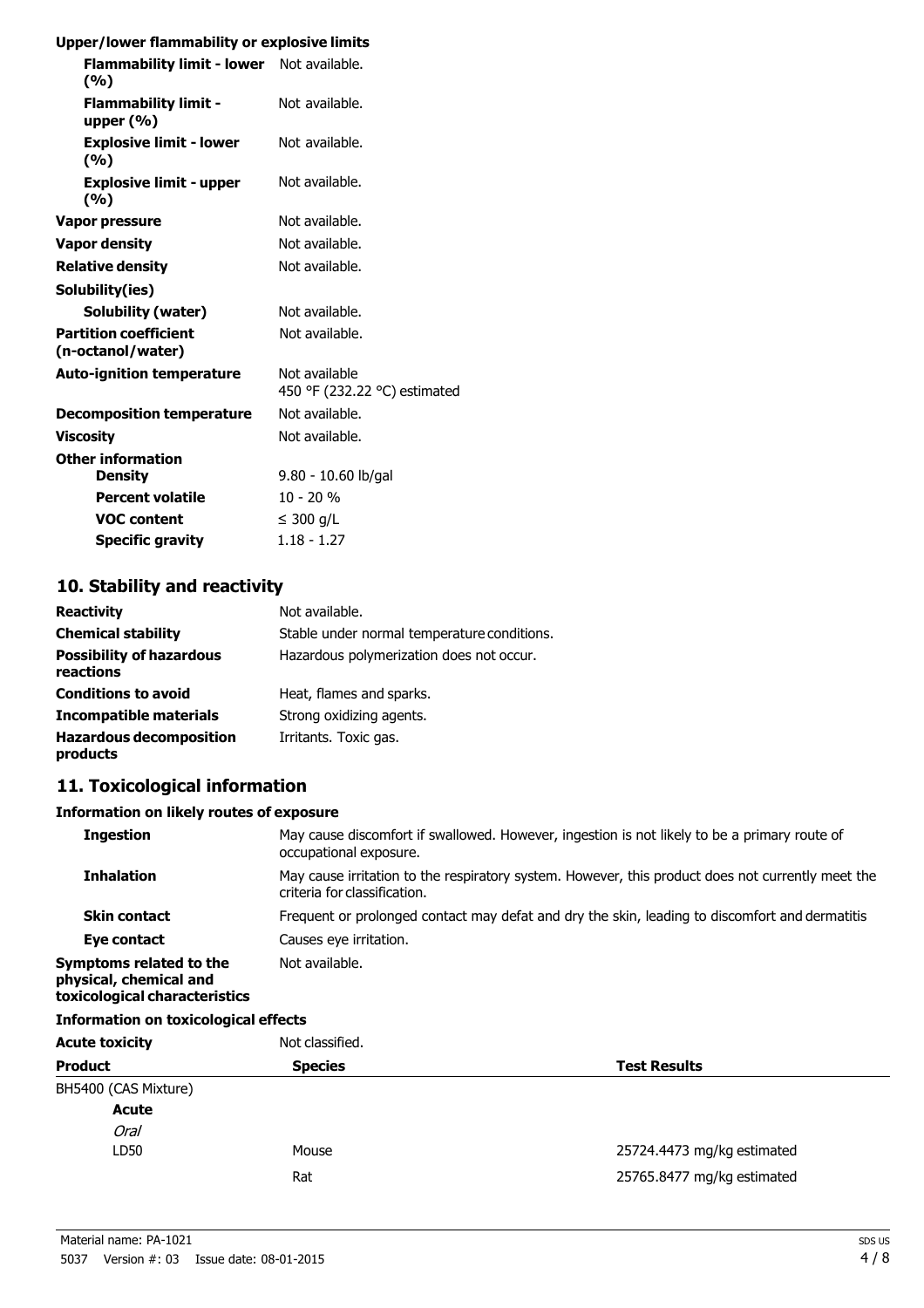| <b>Product</b>                                                                                  | <b>Species</b>           | <b>Test Results</b>                                                                                                                                                                                                                                                                                   |  |
|-------------------------------------------------------------------------------------------------|--------------------------|-------------------------------------------------------------------------------------------------------------------------------------------------------------------------------------------------------------------------------------------------------------------------------------------------------|--|
| Other                                                                                           |                          |                                                                                                                                                                                                                                                                                                       |  |
| LD50                                                                                            | Rat                      | 20994.4746 mg/kg estimated                                                                                                                                                                                                                                                                            |  |
|                                                                                                 |                          | * Estimates for product may be based on additional component data not shown.                                                                                                                                                                                                                          |  |
| <b>Skin corrosion/irritation</b>                                                                |                          | May cause defatting of the skin, but is neither an irritant nor a sensitizer.                                                                                                                                                                                                                         |  |
| Serious eye damage/eye                                                                          |                          | Not classified. May be irritating to eyes.                                                                                                                                                                                                                                                            |  |
| irritation                                                                                      |                          |                                                                                                                                                                                                                                                                                                       |  |
| Respiratory or skin sensitization                                                               |                          |                                                                                                                                                                                                                                                                                                       |  |
| <b>Respiratory sensitization</b>                                                                | Not available.           |                                                                                                                                                                                                                                                                                                       |  |
| <b>Skin sensitization</b>                                                                       | Irritating to skin.      |                                                                                                                                                                                                                                                                                                       |  |
| <b>Germ cell mutagenicity</b>                                                                   | mutagenic or genotoxic.  | No data available to indicate product or any components present at greater than 0.1% are                                                                                                                                                                                                              |  |
| Carcinogenicity                                                                                 | unavailable.             | Risk of cancer cannot be excluded with prolonged exposure. This product contains crystalline silica.<br>Silica is a known carcinogen; however in this encapsulated form the normal routes of exposure are                                                                                             |  |
| <b>IARC Monographs. Overall Evaluation of Carcinogenicity</b>                                   |                          |                                                                                                                                                                                                                                                                                                       |  |
| ASPHALT (CAS 8052-42-4)                                                                         |                          | 2B Possibly carcinogenic to humans.                                                                                                                                                                                                                                                                   |  |
| QUARTZ (CAS 14808-60-7)                                                                         |                          | 1 Carcinogenic to humans.                                                                                                                                                                                                                                                                             |  |
| STODDARD SOLVENT (CAS 8052-41-3)<br>US. National Toxicology Program (NTP) Report on Carcinogens |                          | 3 Not classifiable as to carcinogenicity to humans.                                                                                                                                                                                                                                                   |  |
| QUARTZ (CAS 14808-60-7)                                                                         |                          |                                                                                                                                                                                                                                                                                                       |  |
|                                                                                                 |                          | Known To Be Human Carcinogen.<br>US. OSHA Specifically Regulated Substances (29 CFR 1910.1001-1050)                                                                                                                                                                                                   |  |
| Not listed.                                                                                     |                          |                                                                                                                                                                                                                                                                                                       |  |
| <b>Reproductive toxicity</b>                                                                    |                          | Based on available data, the classification criteria are not met.                                                                                                                                                                                                                                     |  |
| <b>Specific target organ toxicity</b><br>- single exposure                                      | Not available.           |                                                                                                                                                                                                                                                                                                       |  |
| <b>Specific target organ toxicity</b><br>- repeated exposure                                    | Not available.           |                                                                                                                                                                                                                                                                                                       |  |
| <b>Aspiration hazard</b>                                                                        | Not classified.          |                                                                                                                                                                                                                                                                                                       |  |
| <b>Chronic effects</b>                                                                          |                          | Not expected to be hazardous by OSHA criteria.                                                                                                                                                                                                                                                        |  |
| <b>Further information</b>                                                                      | Symptoms may be delayed. |                                                                                                                                                                                                                                                                                                       |  |
|                                                                                                 |                          |                                                                                                                                                                                                                                                                                                       |  |
| 12. Ecological information                                                                      |                          |                                                                                                                                                                                                                                                                                                       |  |
| <b>Ecotoxicity</b>                                                                              |                          | Components of this product are hazardous to aquatic life. Accumulation in aquatic organisms is<br>expected. Not expected to be harmful to aquatic organisms.                                                                                                                                          |  |
| <b>Product</b>                                                                                  |                          | <b>Species</b><br><b>Test Results</b>                                                                                                                                                                                                                                                                 |  |
| BH5400 (CAS Mixture)                                                                            |                          |                                                                                                                                                                                                                                                                                                       |  |
| Fish                                                                                            | <b>LC50</b>              | Fish<br>1148.3212 mg/l, 96 hours estimated                                                                                                                                                                                                                                                            |  |
|                                                                                                 |                          |                                                                                                                                                                                                                                                                                                       |  |
|                                                                                                 |                          | * Estimates for product may be based on additional component data not shown.                                                                                                                                                                                                                          |  |
| <b>Persistence and degradability</b>                                                            | Not available.           |                                                                                                                                                                                                                                                                                                       |  |
| <b>Bioaccumulative potential</b>                                                                | Not available.           |                                                                                                                                                                                                                                                                                                       |  |
| Partition coefficient n-octanol / water (log Kow)<br>STODDARD SOLVENT                           |                          | $3.16 - 7.15$                                                                                                                                                                                                                                                                                         |  |
| <b>Mobility in soil</b>                                                                         | Not available.           |                                                                                                                                                                                                                                                                                                       |  |
| <b>Other adverse effects</b>                                                                    | Not available.           |                                                                                                                                                                                                                                                                                                       |  |
| 13. Disposal considerations                                                                     |                          |                                                                                                                                                                                                                                                                                                       |  |
| <b>Disposal instructions</b>                                                                    |                          | Contract with a disposal operator licensed by the Law on Disposal and Cleaning. Dispose of this                                                                                                                                                                                                       |  |
|                                                                                                 | regulations.             | material and its container to hazardous or special waste collection point. If discarded, this product<br>is considered a RCRA ignitable waste, D001. Dispose of contents/container in accordance with<br>local/regional/national/international regulations. Dispose in accordance with all applicable |  |
| <b>Hazardous waste code</b>                                                                     |                          | D001: Waste Flammable material with a flash point <140 F                                                                                                                                                                                                                                              |  |
| <b>Waste from residues /</b><br>unused products                                                 |                          | Dispose of in accordance with local regulations.                                                                                                                                                                                                                                                      |  |
| <b>Contaminated packaging</b>                                                                   |                          | Offer rinsed packaging material to local recycling facilities.                                                                                                                                                                                                                                        |  |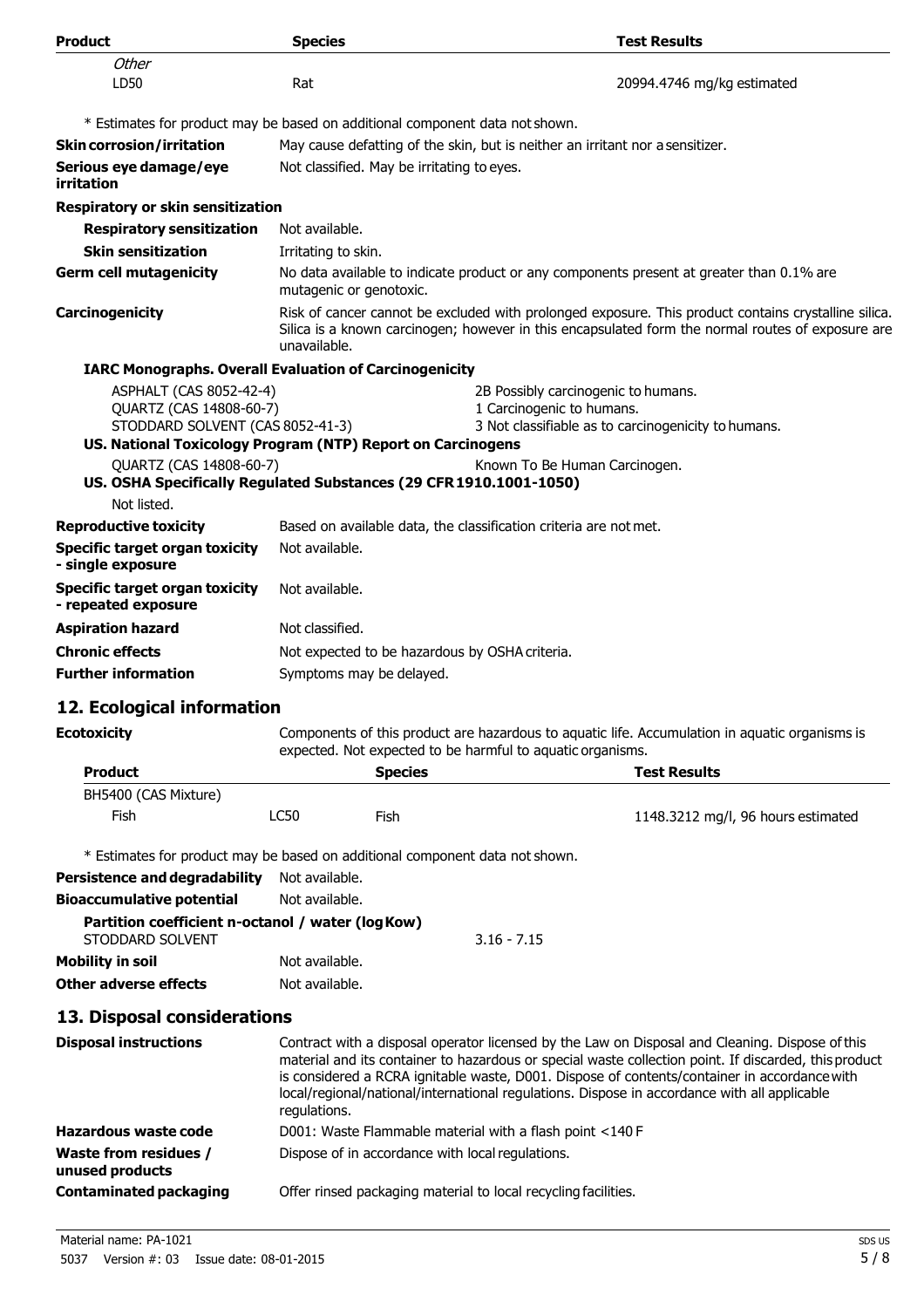# **14. Transport information**

**DOT**

|             | <b>UN number</b>                       | <b>UN1999</b>                                                                                               |
|-------------|----------------------------------------|-------------------------------------------------------------------------------------------------------------|
|             | <b>UN proper shipping name</b>         | Tars, liquid                                                                                                |
|             | <b>Transport hazard class(es)</b>      |                                                                                                             |
|             | <b>Class</b>                           | Combustible Liquid                                                                                          |
|             | <b>Subsidiary risk</b>                 |                                                                                                             |
|             | Label(s)                               | 3                                                                                                           |
|             | <b>Packing group</b>                   | Ш                                                                                                           |
|             | <b>Environmental hazards</b>           |                                                                                                             |
|             |                                        | <b>No</b>                                                                                                   |
|             | <b>Marine pollutant</b>                |                                                                                                             |
|             | <b>Special precautions for</b><br>user | If shipped by ground in quantities LESS than 119 gallons (450 L): Not regulated as a hazardous<br>material. |
|             | <b>Special provisions</b>              | B1, B13, IB3, T1, TP3                                                                                       |
|             | <b>Packaging exceptions</b>            | 150                                                                                                         |
|             | Packaging non bulk                     | 203                                                                                                         |
|             |                                        | 242                                                                                                         |
| <b>IATA</b> | <b>Packaging bulk</b>                  |                                                                                                             |
|             |                                        |                                                                                                             |
|             | <b>UN number</b>                       | <b>UN1999</b>                                                                                               |
|             | UN proper shipping name                | Tars, liquid                                                                                                |
|             | <b>Transport hazard class(es)</b>      |                                                                                                             |
|             | <b>Class</b>                           | 3                                                                                                           |
|             | <b>Subsidiary risk</b>                 | $\overline{\phantom{0}}$                                                                                    |
|             | <b>Packing group</b>                   | Ш                                                                                                           |
|             | <b>Environmental hazards</b>           | No.                                                                                                         |
|             | <b>ERG Code</b>                        | 3L                                                                                                          |
|             | <b>Special precautions for</b>         | Not available.                                                                                              |
|             | user                                   |                                                                                                             |
|             | <b>Other information</b>               |                                                                                                             |
|             | <b>Passenger and cargo</b>             | Allowed.                                                                                                    |
|             | aircraft                               |                                                                                                             |
|             | <b>Cargo aircraft only</b>             | Allowed.                                                                                                    |
|             | IMDG                                   |                                                                                                             |
|             | <b>UN number</b>                       | <b>UN1999</b>                                                                                               |
|             | <b>UN proper shipping name</b>         | Tars, liquid                                                                                                |
|             | <b>Transport hazard class(es)</b>      |                                                                                                             |
|             | <b>Class</b>                           | 3                                                                                                           |
|             | <b>Subsidiary risk</b>                 |                                                                                                             |
|             | <b>Packing group</b>                   | III                                                                                                         |
|             | <b>Environmental hazards</b>           |                                                                                                             |
|             | <b>Marine pollutant</b>                | No.                                                                                                         |
|             | <b>EmS</b>                             | F-E, S-E                                                                                                    |
|             | <b>Special precautions for</b>         | Not available.                                                                                              |
|             | user                                   |                                                                                                             |
|             | Transport in bulk according to         | Not available.                                                                                              |
|             | Annex II of MARPOL 73/78               |                                                                                                             |
|             | and the IBC Code                       |                                                                                                             |
| <b>DOT</b>  |                                        |                                                                                                             |
|             |                                        |                                                                                                             |
|             |                                        |                                                                                                             |
|             |                                        |                                                                                                             |
|             |                                        |                                                                                                             |
|             | <b>INDI</b>                            |                                                                                                             |

 $\frac{1}{3}$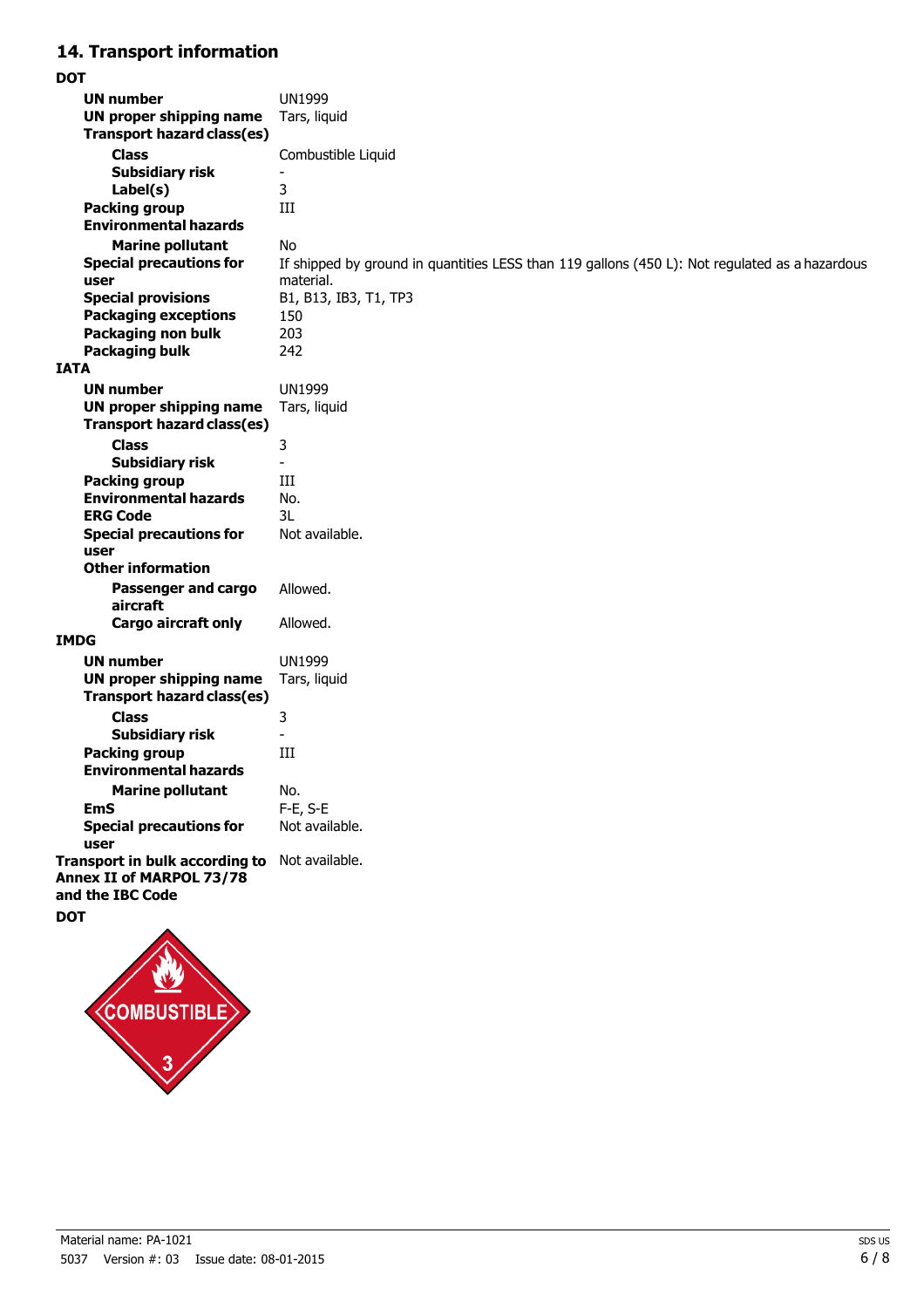

**Further information** If shipped by ground in quantities LESS than 119 gallons (450 L): Not regulated as a hazardous material. If shipped by vessel in quantities less than 7.9 gallons (30 L), IMDG 2.3.2.5 exception applies: Not regulated as a hazardous material.

## **15. Regulatory information**

**US federal regulations** This product is a "Hazardous Chemical" as defined by the OSHA Hazard Communication Standard 29 CFR 1910.1200. CERCLA/SARA Hazardous Substances - Not applicable.

#### **TSCA Section 12(b) Export Notification (40 CFR 707, Subpt.D)**

Not regulated.

**CERCLA Hazardous Substance List (40 CFR302.4)**

ASPHALT (CAS 8052-42-4) Listed.

## **US. OSHA Specifically Regulated Substances (29 CFR1910.1001-1050)**

Not listed.

#### **Superfund Amendments and Reauthorization Act of 1986(SARA)**

**Hazard categories** Immediate Hazard - No Delayed Hazard - No Fire Hazard - Yes Pressure Hazard - No Reactivity Hazard - No

#### **SARA 302 Extremely hazardous substance**

Not listed.

| SARA 311/312       | No |
|--------------------|----|
| Hazardous chemical |    |

#### **SARA 313 (TRI reporting)**

Not regulated.

#### **Other federal regulations**

#### **Clean Air Act (CAA) Section 112 Hazardous Air Pollutants (HAPs) List**

Not regulated.

**Clean Air Act (CAA) Section 112(r) Accidental Release Prevention (40 CFR 68.130)**

Not regulated.

**Safe Drinking Water Act (SDWA)** Not regulated.

**US state regulations** WARNING: This product contains a chemical known to the State of California to causecancer.

#### **US. Massachusetts RTK - SubstanceList**

ASPHALT (CAS 8052-42-4) QUARTZ (CAS 14808-60-7) STODDARD SOLVENT (CAS 8052-41-3)

## **US. New Jersey Worker and Community Right-to-KnowAct**

Not regulated.

#### **US. Pennsylvania RTK - HazardousSubstances**

ASPHALT (CAS 8052-42-4) QUARTZ (CAS 14808-60-7) STODDARD SOLVENT (CAS 8052-41-3)

**US. Rhode Island RTK** Not regulated.

#### **US. California Proposition 65**

#### **US - California Proposition 65 - CRT: Listed date/Carcinogenic substance**

ASPHALT (CAS 8052-42-4) Listed: January 1, 1990 QUARTZ (CAS 14808-60-7) Listed: October 1, 1988